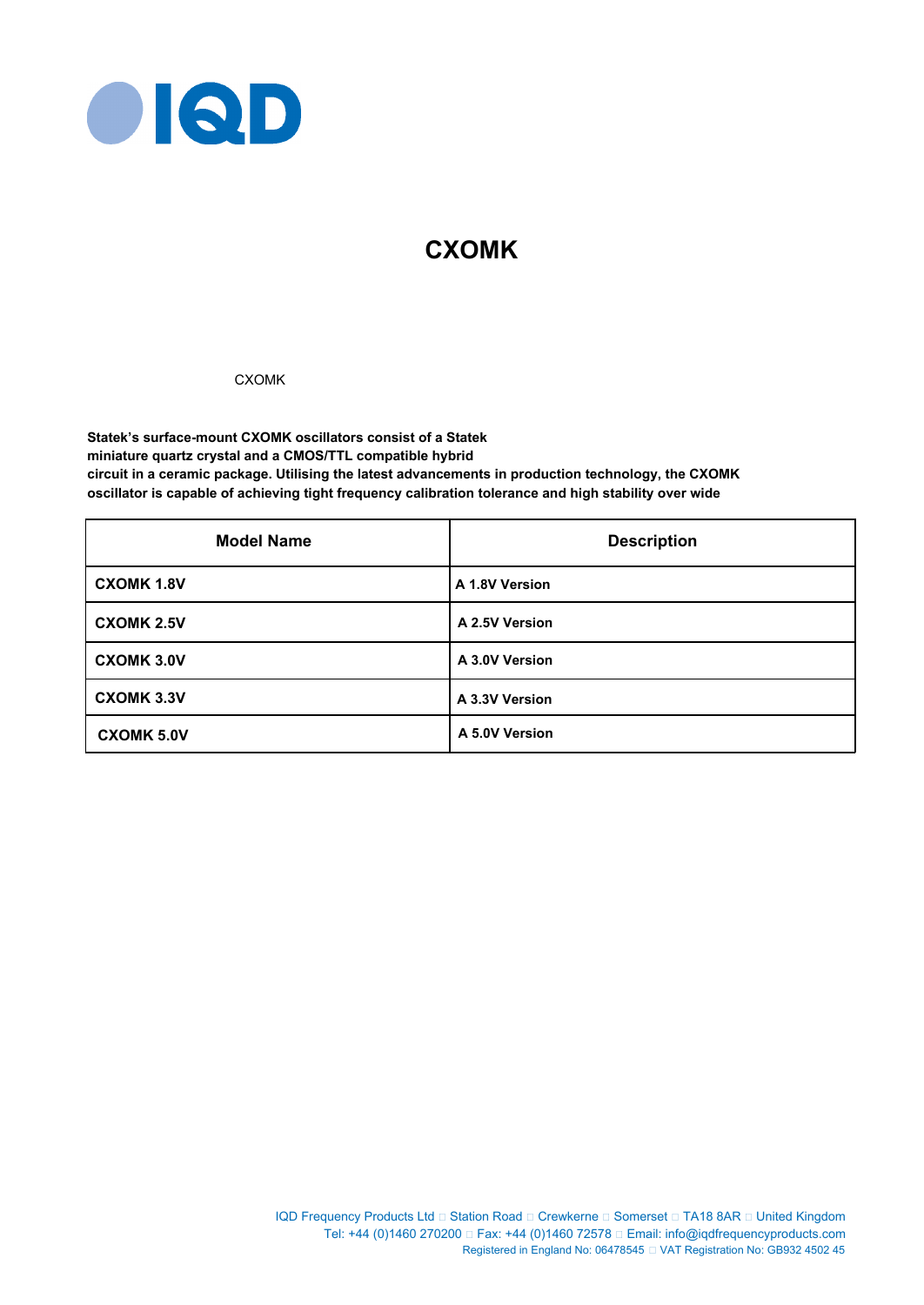



**CXOMK 1.8V Crystal Clock Oscillator Specification**

## **ISSUE 1; June 2019**

#### **Description**

- This product is designed and manufactured by Statek Corporation in California, USA and distributed by IQD. Statek's surface-mount CXOMK oscillators consist of a Statek miniature quartz crystal and a CMOS/TTL compatible hybrid circuit in a ceramic package. Utilising the latest advancements in production technology, the CXOMK oscillator is capable of achieving tight frequency calibration tolerance and high stability over wide temperature ranges.
- $\blacksquare$ HG-SM1 High G (Gold plated, RoHS compliant)
- $\blacksquare$ HG-SM5 High G (Solder dipped, RoHS compliant)
- -SM1 (Gold plated, RoHS compliant)  $\blacksquare$
- $\blacksquare$ -SM5 (Solder dipped, RoHS compliant)
- FEATURES  $\blacksquare$ CMOS and TTL compatible Optional Output Enable/Disable with Tri-State Low EMI emission High shock resistance Hermetically sealed ceramic package
- APPLICATIONS Aerospace Cockpit Systems **Navigation** Industrial, Computer & Communications Industrial Controls Instrumentation Microprocessor Clocks Medical
- Please note that all data is only valid at 25°C unless otherwise  $\blacksquare$ stated.

#### **Frequency Parameters**

 $\blacksquare$ 

 $\blacksquare$  $\blacksquare$  $\blacksquare$  Frequency 200.0kHz to 220.0MHz Frequency Tolerance  $\pm 30.00$ ppm Tolerance Condition @ 25°C Frequency Stability ±15.00ppm to ±100.00ppm ±10ppm max in 1st year @

25°C

- Ageing
- **Electrical Parameters**
- Supply Voltage 1.8V ±10%  $\blacksquare$ 
	-
- Supply Voltage (absolute max rating): -0.5V to 4.0V
- $\blacksquare$ Current consumption (typ @ 166MHz): 15mA @ 2.7V 18mA @ 3.0V 20mA @ 3.3V
- n, Start-up Time: 5ms max

#### **Operating Temperature Ranges**

- -10 to 70°C
- -40 to 85°C  $\blacksquare$
- $\blacksquare$ -55 to 125°C

#### **Output Details**

 $\blacksquare$ 

- Output Compatibility CMOS  $\blacksquare$ 
	-
	- Drive Capability 15pF
- -



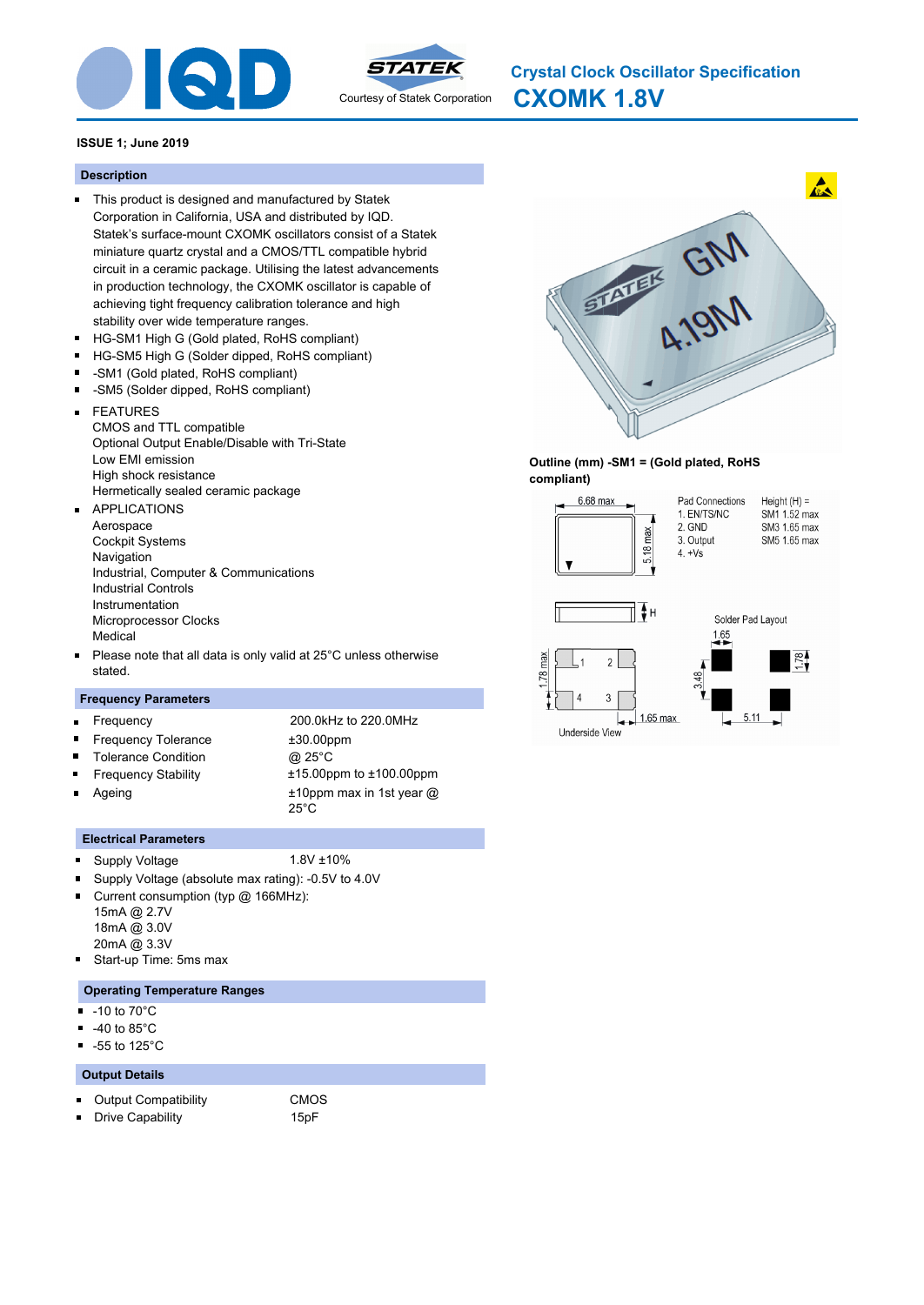



#### **Environmental Parameters**

- Storage Temperature Range: –55 to 125°C  $\blacksquare$
- $\blacksquare$ Shock: Std: 5000G, 0.3ms, 1/2 sine HG: 10000G, 0.3ms, 1/2 sine
- Vibration: MIL-STD-202G, Method 204D, Condition D: 20G,  $\blacksquare$ 10-2000Hz, swept sine Note: Random vibration testing also available, please contact our sales offices

## **Manufacturing Details**

Maximum process temperature: 260°C for 20 seconds

# **Ordering Information**

 $\blacksquare$ 

| Frequency*                                              |
|---------------------------------------------------------|
| Model*                                                  |
| Termination Variant*                                    |
| Output Compatibility*                                   |
| Frequency Tolerance (@ 25°C)*                           |
| Frequency Stability (over operating temperature range)* |
| Operating Temperature Range*                            |
| Supply Voltage                                          |
| Pad 1 Function*                                         |
| (*minimum required)                                     |
| Example                                                 |
| 40 0MHz CXOMK SM1                                       |
| CMOS $\pm 30$ ppm $\pm 50$ ppm $-10$ to 70C 1.8V TS     |

## **Compliance**

- RoHS Status (2015/863/EU) Compliant
- REACh Status Compliant
- $\blacksquare$ MSL Rating (JDEC-STD-033): Not Applicable

## **Packaging Details**

- Pack Style: Tray Supplied on a tray Pack Size: 1
- Pack Style: Reel Tape & reel in accordance with EIA-481-D  $\blacksquare$ Pack Size: 1,000

## **Electrical Specification - maximum limiting values 1.8V ±10%**

| Frequency<br>Min | Frequency<br>Max | Temperature<br>Range | <b>Stability</b><br>(Min) | Current<br>Draw          | <b>Rise and Fall</b><br>Time | <b>Duty Cycle</b> |
|------------------|------------------|----------------------|---------------------------|--------------------------|------------------------------|-------------------|
|                  |                  | °C                   | ppm                       | mA                       | ns                           | %                 |
| 200.0kHz         | 220.0MHz         | $-10$ to $70$        | ±15.0                     |                          | 6                            | 40/60%            |
|                  |                  | $-40$ to 85          | ±30.0                     |                          | 6                            | 40/60%            |
|                  |                  | $-55$ to 125         | ±40.0                     | $\overline{\phantom{0}}$ | 6                            | 40/60%            |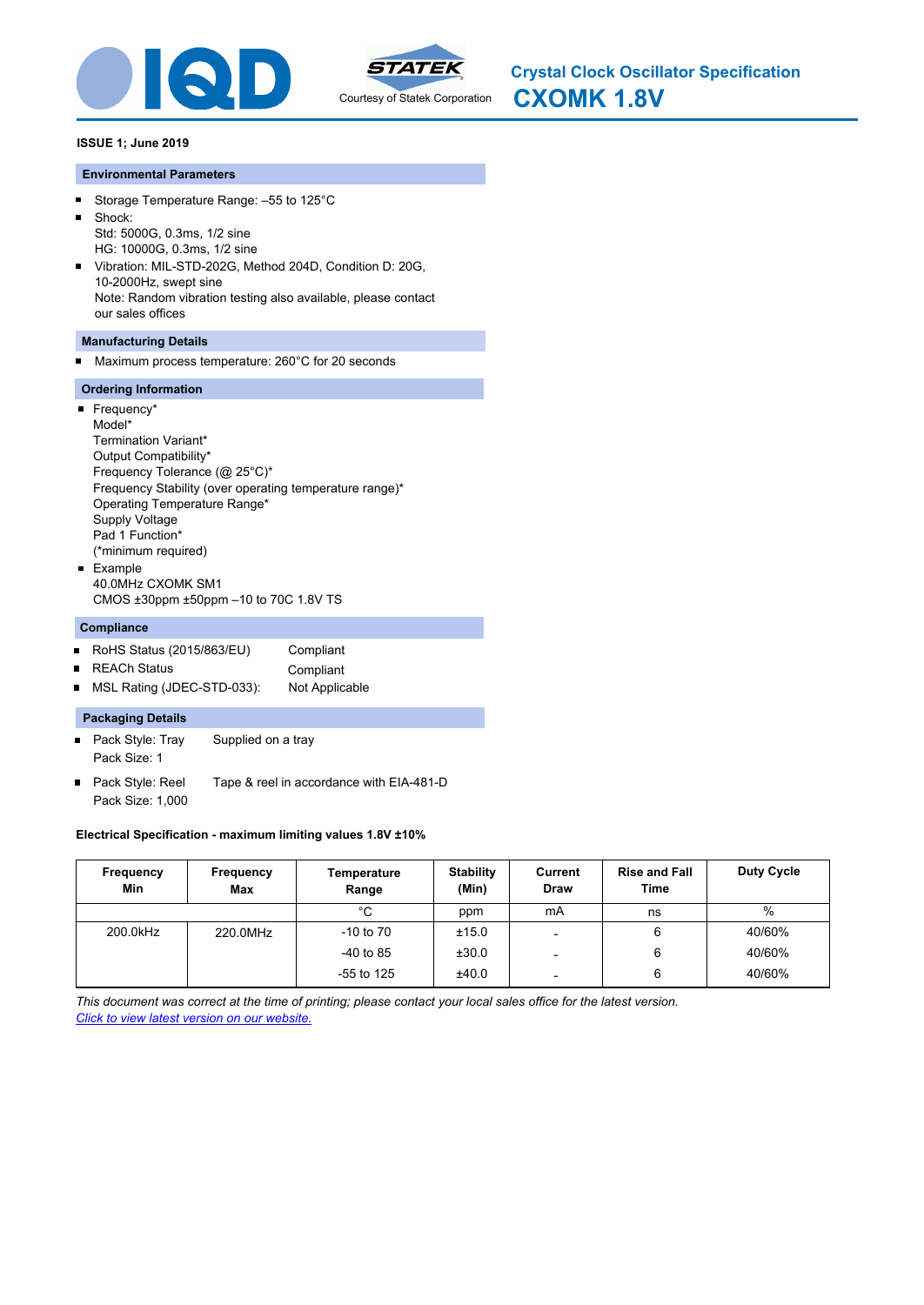



**CXOMK 2.5V Crystal Clock Oscillator Specification**

## **ISSUE 1; June 2019**

#### **Description**

- This product is designed and manufactured by Statek Corporation in California, USA and distributed by IQD. Statek's surface-mount CXOMK oscillators consist of a Statek miniature quartz crystal and a CMOS/TTL compatible hybrid circuit in a ceramic package. Utilising the latest advancements in production technology, the CXOMK oscillator is capable of achieving tight frequency calibration tolerance and high stability over wide temperature ranges.
- $\blacksquare$ HG-SM1 High G (Gold plated, RoHS compliant)
- $\blacksquare$ HG-SM5 High G (Solder dipped, RoHS compliant)
- -SM1 (Gold plated, RoHS compliant)  $\blacksquare$
- $\blacksquare$ -SM5 (Solder dipped, RoHS compliant)
- FEATURES  $\blacksquare$ CMOS and TTL compatible Optional Output Enable/Disable with Tri-State Low EMI emission High shock resistance Hermetically sealed ceramic package
- APPLICATIONS m. Aerospace Cockpit Systems **Navigation** Industrial, Computer & Communications Industrial Controls Instrumentation Microprocessor Clocks
- Please note that all data is only valid at 25°C unless otherwise  $\blacksquare$ stated.

## **Frequency Parameters**

|                | <b>E</b> requency          | 200.0kHz to 220.0MHz                            |
|----------------|----------------------------|-------------------------------------------------|
|                | <b>Frequency Tolerance</b> | $±30.00$ ppm                                    |
|                | " Tolerance Condition      | @ 25°C                                          |
|                | <b>Frequency Stability</b> | $±15.00$ ppm to $±100.00$ ppm                   |
| $\blacksquare$ | Ageing                     | $±10$ ppm max in 1st year $@$<br>$25^{\circ}$ C |

#### **Electrical Parameters**

- Supply Voltage 2.5V ±10%  $\blacksquare$
- Supply Voltage (absolute max rating): -0.5V to 4.0V  $\blacksquare$
- Current consumption (typ @ 166MHz):  $\blacksquare$ 15mA @ 2.7V 18mA @ 3.0V
	- 20mA @ 3.3V
- $\blacksquare$ Start-up Time: 5ms max

#### **Operating Temperature Ranges**

- -10 to 70°C  $\blacksquare$
- $\blacksquare$ -40 to 85°C
- $\blacksquare$ -55 to 125°C

#### **Output Details**

- Output Compatibility CMOS
- Drive Capability **15pF**  $\blacksquare$



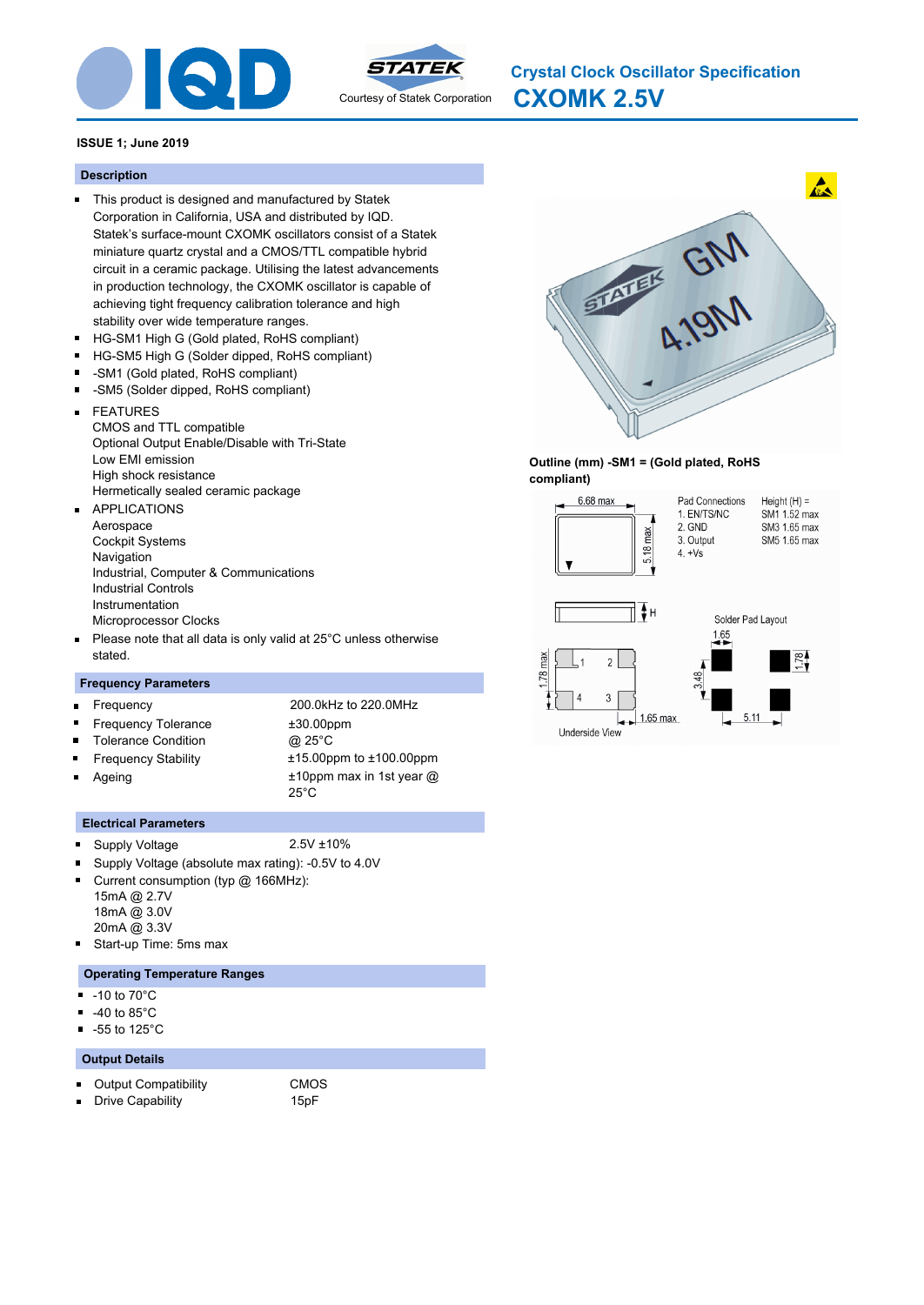



#### **Environmental Parameters**

- Storage Temperature Range: –55 to 125°C  $\blacksquare$
- $\blacksquare$ Shock: Std: 5000G, 0.3ms, 1/2 sine
- HG: 10000G, 0.3ms, 1/2 sine
- Vibration: MIL-STD-202G, Method 204D, Condition D: 20G,  $\blacksquare$ 10-2000Hz, swept sine Note: Random vibration testing also available, please contact our sales offices

## **Manufacturing Details**

Maximum process temperature: 260°C for 20 seconds

#### **Ordering Information**

 $\blacksquare$ 

| Frequency*                                              |
|---------------------------------------------------------|
| Model*                                                  |
| Termination Variant*                                    |
| Output Compatibility*                                   |
| Frequency Tolerance (@ 25°C)*                           |
| Frequency Stability (over operating temperature range)* |
| Operating Temperature Range*                            |
| Supply Voltage                                          |
| Pad 1 Function*                                         |
| (*minimum required)                                     |
| Example                                                 |
| 40 0MHz CXOMK SM1                                       |
| CMOS $\pm 30$ ppm $\pm 50$ ppm $-10$ to 70C 2.5V TS     |

## **Compliance**

- RoHS Status (2015/863/EU) Compliant
- REACh Status **Compliant**  $\blacksquare$
- $\blacksquare$ MSL Rating (JDEC-STD-033): Not Applicable

#### **Packaging Details**

- Pack Style: Reel Tape & reel in accordance with EIA-481-D Pack Size: 1,000
- Pack Style: Tray Supplied on a tray  $\blacksquare$ Pack Size: 1

## **Electrical Specification - maximum limiting values 2.5V ±10%**

| Frequency<br>Min | Frequency<br>Max | Temperature<br>Range | <b>Stability</b><br>(Min) | Current<br><b>Draw</b>   | <b>Rise and Fall</b><br><b>Time</b> | <b>Duty Cycle</b> |
|------------------|------------------|----------------------|---------------------------|--------------------------|-------------------------------------|-------------------|
|                  |                  | °C                   | ppm                       | mA                       | ns                                  | $\%$              |
| 200.0kHz         | 220.0MHz         | $-10$ to $70$        | ±15.0                     |                          | 6                                   | 40/60%            |
|                  |                  | $-40$ to 85          | ±30.0                     | -                        | 6                                   | 40/60%            |
|                  |                  | $-55$ to 125         | ±40.0                     | $\overline{\phantom{a}}$ | 6                                   | 40/60%            |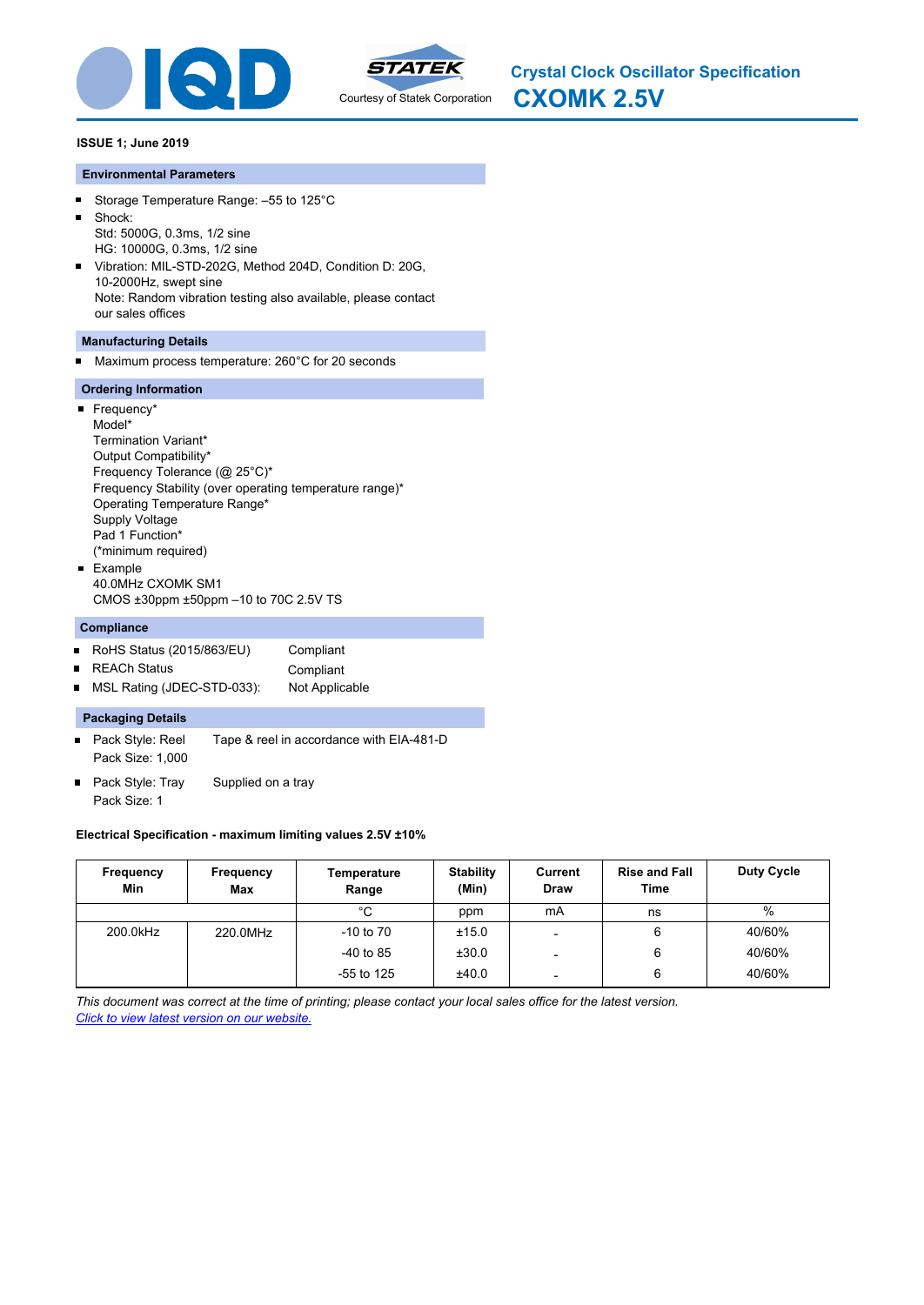



**CXOMK 3.0V Crystal Clock Oscillator Specification**

## **ISSUE 1; June 2019**

#### **Description**

- This product is designed and manufactured by Statek Corporation in California, USA and distributed by IQD. Statek's surface-mount CXOMK oscillators consist of a Statek miniature quartz crystal and a CMOS/TTL compatible hybrid circuit in a ceramic package. Utilising the latest advancements in production technology, the CXOMK oscillator is capable of achieving tight frequency calibration tolerance and high stability over wide temperature ranges.
- $\blacksquare$ HG-SM1 High G (Gold plated, RoHS compliant)
- $\blacksquare$ HG-SM5 High G (Solder dipped, RoHS compliant)
- -SM1 (Gold plated, RoHS compliant)  $\blacksquare$
- $\blacksquare$ -SM5 (Solder dipped, RoHS compliant)
- FEATURES  $\blacksquare$ CMOS and TTL compatible Optional Output Enable/Disable with Tri-State Low EMI emission High shock resistance Hermetically sealed ceramic package
- APPLICATIONS m. Aerospace Cockpit Systems **Navigation** Industrial, Computer & Communications Industrial Controls Instrumentation Microprocessor Clocks Medical Infusion Pumps
- Please note that all data is only valid at 25°C unless otherwise stated.

#### **Frequency Parameters**

| $\blacksquare$ | Frequency                  | 200.0kHz to 220.0MHz                            |
|----------------|----------------------------|-------------------------------------------------|
|                | ■ Frequency Tolerance      | $±30.00$ ppm                                    |
| $\blacksquare$ | <b>Tolerance Condition</b> | @ 25°C                                          |
| $\blacksquare$ | <b>Frequency Stability</b> | $±15.00$ ppm to $±100.00$ ppm                   |
|                | Ageing                     | $±10$ ppm max in 1st year $@$<br>$25^{\circ}$ C |

#### **Electrical Parameters**

- Supply Voltage 3.0V ±10%  $\blacksquare$
- $\blacksquare$ Supply Voltage (absolute max rating): -0.5V to 7.0V
- o. Current consumption (typ @ 166MHz): 15mA @ 2.7V 18mA @ 3.0V
- 20mA @ 3.3V
- . Start-up Time: 5ms max

## **Operating Temperature Ranges**

- -10 to 70°C  $\blacksquare$
- -40 to 85°C  $\blacksquare$
- -55 to 125°C  $\blacksquare$

#### **Output Details**

 $\blacksquare$ 

- $\blacksquare$ Output Compatibility CMOS
	-





 $\mathbf{A}$ 

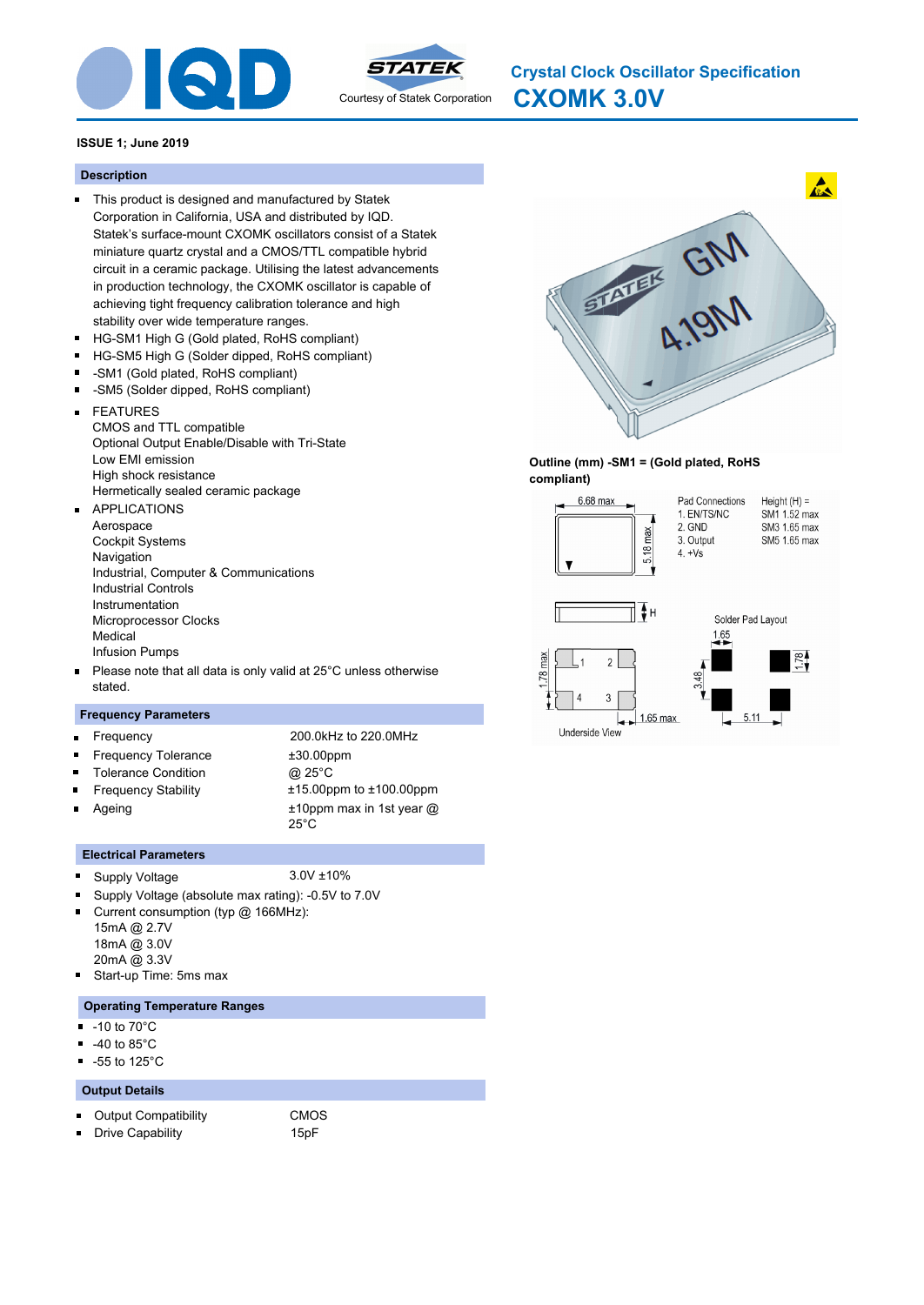



#### **Environmental Parameters**

- Storage Temperature Range: –55 to 125°C  $\blacksquare$
- $\blacksquare$ Shock: Std: 5000G, 0.3ms, 1/2 sine
- HG: 10000G, 0.3ms, 1/2 sine
- Vibration: MIL-STD-202G, Method 204D, Condition D: 20G,  $\blacksquare$ 10-2000Hz, swept sine Note: Random vibration testing also available, please contact our sales offices

## **Manufacturing Details**

Maximum process temperature: 260°C for 20 seconds

#### **Ordering Information**

 $\blacksquare$ 

| Frequency*                                              |
|---------------------------------------------------------|
| Model*                                                  |
| Termination Variant*                                    |
| Output Compatibility*                                   |
| Frequency Tolerance (@ 25°C)*                           |
| Frequency Stability (over operating temperature range)* |
| Operating Temperature Range*                            |
| <b>Supply Voltage</b>                                   |
| Pad 1 Function*                                         |
| (*minimum required)                                     |
| Example                                                 |
| 40 0MHz CXOMK SM1                                       |
| CMOS $\pm 30$ ppm $\pm 50$ ppm $-10$ to 70C 3.0V TS     |

## **Compliance**

- RoHS Status (2015/863/EU) Compliant
- REACh Status **Compliant**  $\blacksquare$
- $\blacksquare$ MSL Rating (JDEC-STD-033): Not Applicable

#### **Packaging Details**

- Pack Style: Reel Tape & reel in accordance with EIA-481-D Pack Size: 1,000
- Pack Style: Tray Supplied on a tray  $\blacksquare$ Pack Size: 1

## **Electrical Specification - maximum limiting values 3.0V ±10%**

| Frequency<br>Min | Frequency<br>Max | Temperature<br>Range | <b>Stability</b><br>(Min) | Current<br><b>Draw</b>   | <b>Rise and Fall</b><br><b>Time</b> | <b>Duty Cycle</b> |
|------------------|------------------|----------------------|---------------------------|--------------------------|-------------------------------------|-------------------|
|                  |                  | °C                   | ppm                       | mA                       | ns                                  | $\%$              |
| 200.0kHz         | 220.0MHz         | $-10$ to $70$        | ±15.0                     |                          | 6                                   | 40/60%            |
|                  |                  | $-40$ to 85          | ±30.0                     | -                        | 6                                   | 40/60%            |
|                  |                  | $-55$ to 125         | ±40.0                     | $\overline{\phantom{a}}$ | 6                                   | 40/60%            |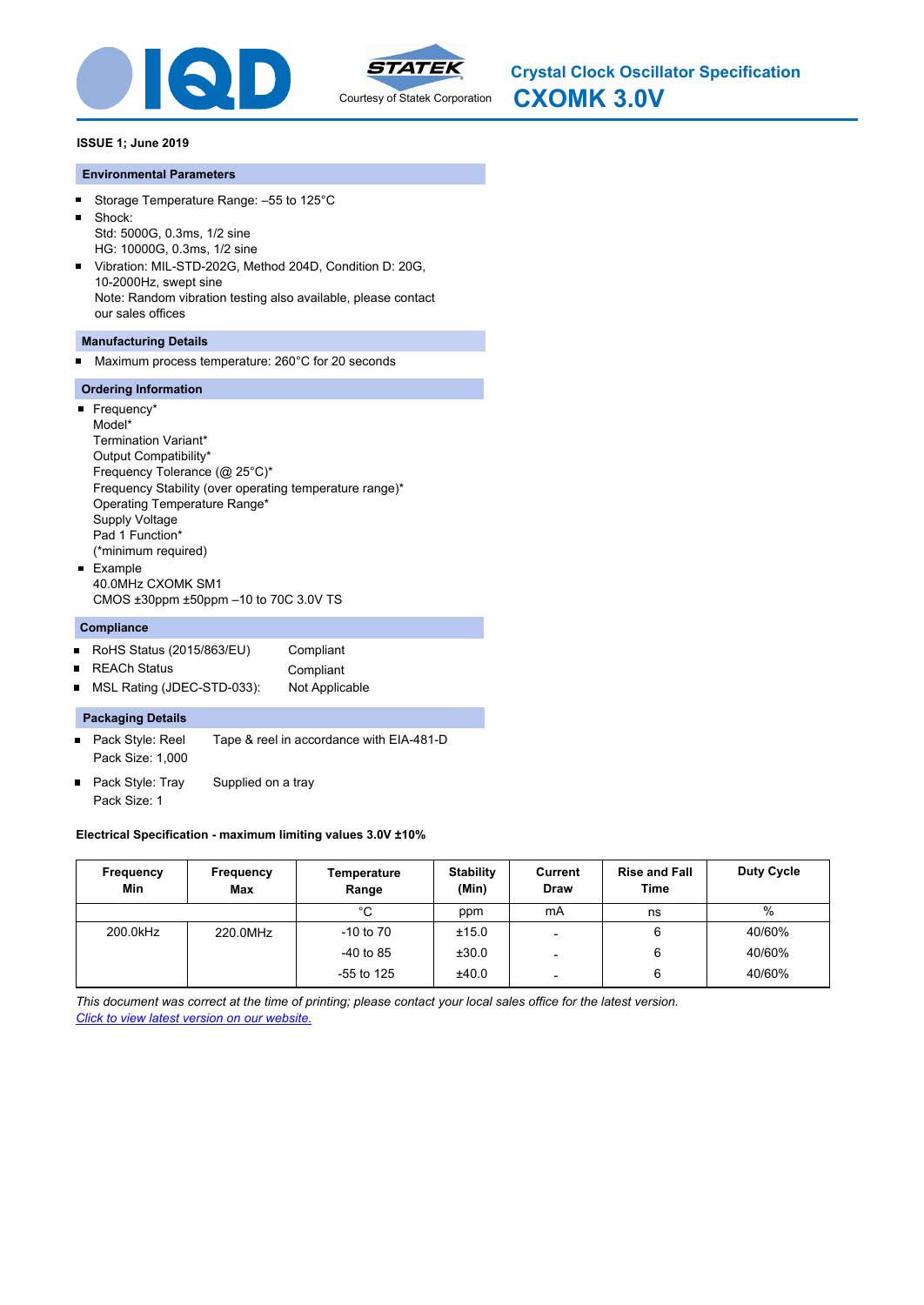



**CXOMK 3.3V Crystal Clock Oscillator Specification**

## **ISSUE 1; June 2019**

#### **Description**

- This product is designed and manufactured by Statek Corporation in California, USA and distributed by IQD. Statek's surface-mount CXOMK oscillators consist of a Statek miniature quartz crystal and a CMOS/TTL compatible hybrid circuit in a ceramic package. Utilising the latest advancements in production technology, the CXOMK oscillator is capable of achieving tight frequency calibration tolerance and high stability over wide temperature ranges.
- $\blacksquare$ HG-SM1 High G (Gold plated, RoHS compliant)
- $\blacksquare$ HG-SM5 High G (Solder dipped, RoHS compliant)
- -SM1 (Gold plated, RoHS compliant)  $\blacksquare$
- $\blacksquare$ -SM5 (Solder dipped, RoHS compliant)
- FEATURES  $\blacksquare$ CMOS and TTL compatible Optional Output Enable/Disable with Tri-State Low EMI emission High shock resistance Hermetically sealed ceramic package
- APPLICATIONS m. Aerospace Cockpit Systems **Navigation** Industrial, Computer & Communications Industrial Controls Instrumentation Microprocessor Clocks
- Please note that all data is only valid at 25°C unless otherwise  $\blacksquare$ stated.

## **Frequency Parameters**

| $\blacksquare$ | Frequency                  | 200.0kHz to 220.0MHz                          |
|----------------|----------------------------|-----------------------------------------------|
|                | ■ Frequency Tolerance      | $±30.00$ ppm                                  |
|                | <b>Tolerance Condition</b> | @ 25°C                                        |
|                | <b>Frequency Stability</b> | $±15.00$ ppm to $±100.00$ ppm                 |
| $\blacksquare$ | Ageing                     | $±10$ ppm max in 1st year @<br>$25^{\circ}$ C |

#### **Electrical Parameters**

- $\blacksquare$ Supply Voltage 3.3V ±10%
- Supply Voltage (absolute max rating): -0.5V to 7.0V
- Supply Current (typical)  $\blacksquare$ 2mA @ 10 MHz 4mA @ 24 MHz 6mA @ 30 MHz 8mA @ 40 MHz 10mA @ 50MHz
- П Start-up Time: 5ms max

#### **Operating Temperature Ranges**

- -10 to 70°C П
- -40 to 85°C  $\blacksquare$
- -55 to 125°C  $\blacksquare$

#### **Output Details**

 $\blacksquare$ Output Compatibility CMOS

- $\blacksquare$ Drive Capability 15pF
- 



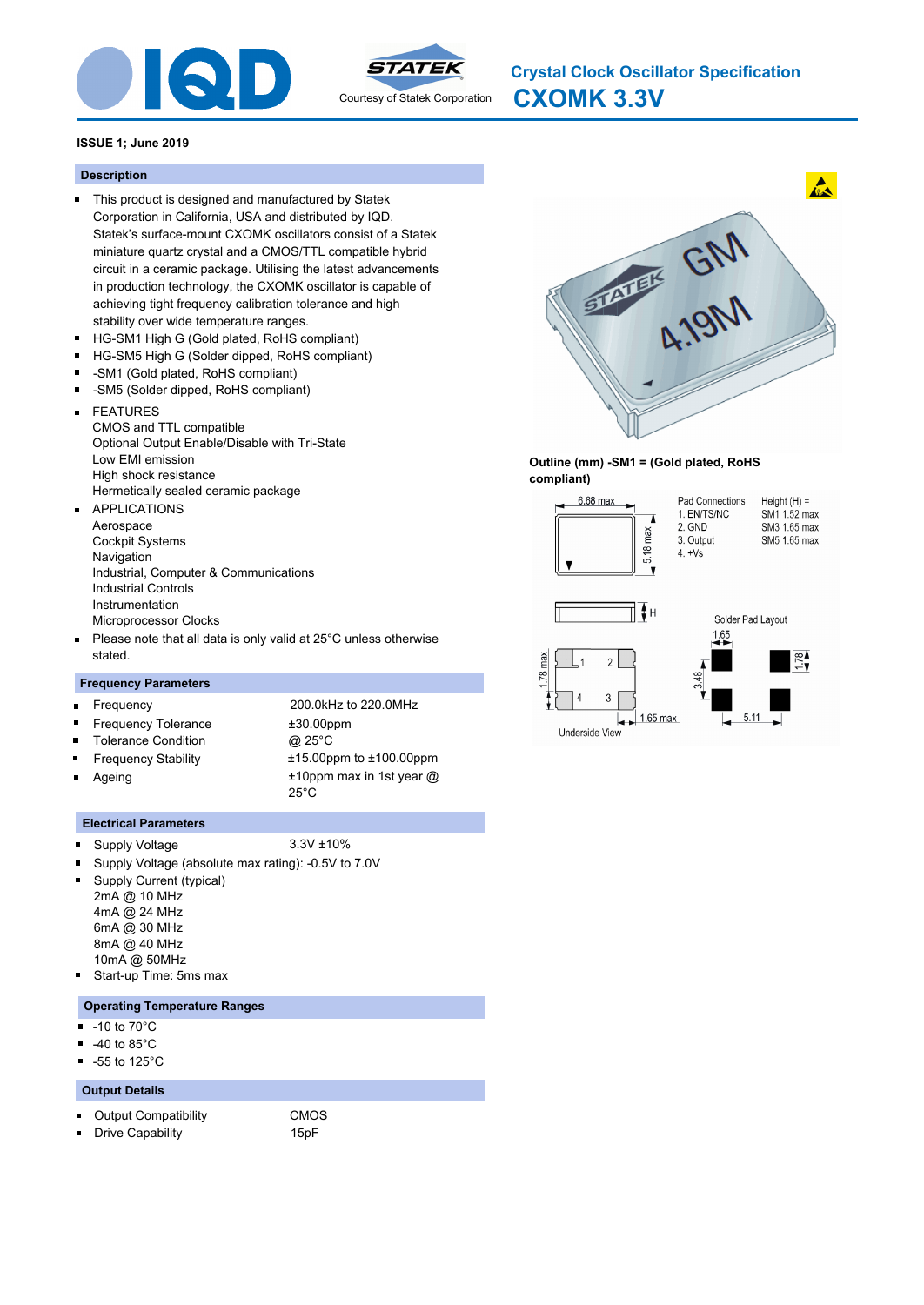



#### **Environmental Parameters**

- Storage Temperature Range: –55 to 125°C  $\blacksquare$
- $\blacksquare$ Shock: Std: 5000G, 0.3ms, 1/2 sine
- HG: 10000G, 0.3ms, 1/2 sine
- Vibration: MIL-STD-202G, Method 204D, Condition D: 20G,  $\blacksquare$ 10-2000Hz, swept sine Note: Random vibration testing also available, please contact our sales offices

## **Manufacturing Details**

Maximum process temperature: 260°C for 20 seconds

#### **Ordering Information**

 $\blacksquare$ 

| Frequency*                                              |  |
|---------------------------------------------------------|--|
| Model*                                                  |  |
| Termination Variant*                                    |  |
| Output Compatibility*                                   |  |
| Frequency Tolerance (@ 25°C)*                           |  |
| Frequency Stability (over operating temperature range)* |  |
| Operating Temperature Range*                            |  |
| Supply Voltage                                          |  |
| Pad 1 Function*                                         |  |
| (*minimum required)                                     |  |
| Example                                                 |  |
| 40 0MHz CXOMK SM1                                       |  |
| CMOS $\pm 30$ ppm $\pm 50$ ppm $-10$ to 70C 3.3V TS     |  |

## **Compliance**

- RoHS Status (2015/863/EU) Compliant
- REACh Status **Compliant**  $\blacksquare$
- $\blacksquare$ MSL Rating (JDEC-STD-033): Not Applicable

#### **Packaging Details**

- Pack Style: Reel Tape & reel in accordance with EIA-481-D Pack Size: 1,000
- Pack Style: Tray Supplied on a tray  $\blacksquare$ Pack Size: 1

## **Electrical Specification - maximum limiting values 3.3V ±10%**

| Frequency<br>Min | Frequency<br>Max | Temperature<br>Range | <b>Stability</b><br>(Min) | Current<br><b>Draw</b>   | <b>Rise and Fall</b><br><b>Time</b> | <b>Duty Cycle</b> |
|------------------|------------------|----------------------|---------------------------|--------------------------|-------------------------------------|-------------------|
|                  |                  | °C                   | ppm                       | mA                       | ns                                  | $\%$              |
| 200.0kHz         | 220.0MHz         | $-10$ to $70$        | ±15.0                     |                          | 6                                   | 40/60%            |
|                  |                  | $-40$ to 85          | ±30.0                     | -                        | 6                                   | 40/60%            |
|                  |                  | $-55$ to 125         | ±40.0                     | $\overline{\phantom{a}}$ | 6                                   | 40/60%            |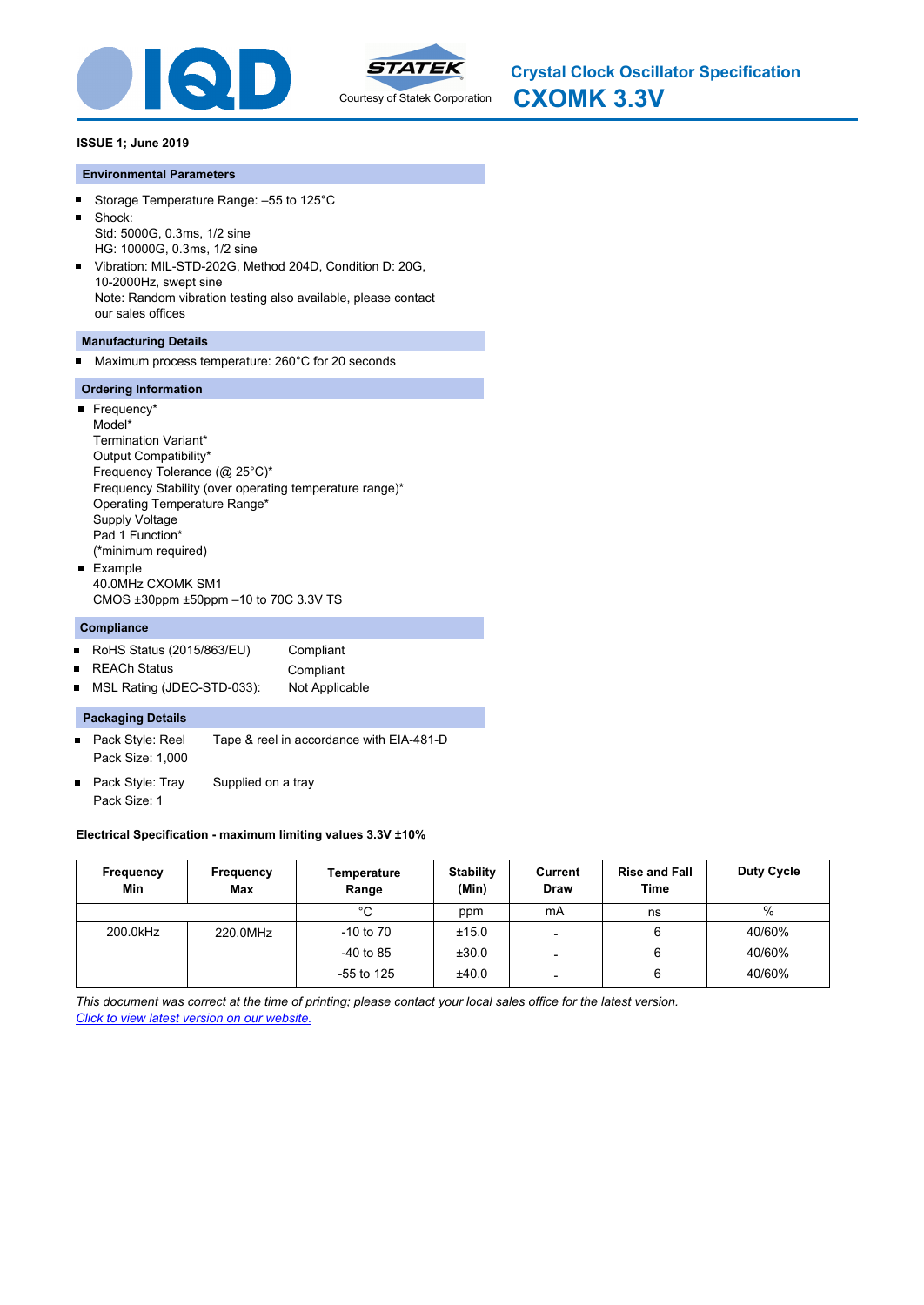



**CXOMK 5.0V Crystal Clock Oscillator Specification**

# **ISSUE 1; July 2021**

# **Description**

- This product is designed and manufactured by Statek Corporation in California, USA and distributed by IQD. The surface-mount CXOMK series oscillators consist of a miniature quartz crystal and a CMOS/TTL compatible hybrid circuit in a hermetically sealed ceramic package. Manufacture by Statek utilizing the latest advancements in production technology, the CXOMK oscillator is capable of achieving tight frequency calibration tolerance and high stability over wide temperature ranges. Available either as standard or high shock (HG) variants.
- HG-SM1 High G (Gold plated, RoHS compliant)  $\blacksquare$
- $\blacksquare$ HG-SM5 High G ( Solder dipped, RoHS compliant )
- -SM1 (Gold plated, RoHS compliant)
- -SM5 ( Solder dipped, RoHS compliant )
- FEATURES  $\blacksquare$  CMOS and TTL compatible Optional Output Enable/Disable with Tri-State High shock resistance Low EMI emission
- APPLICATIONS  $\blacksquare$  Aerospace - Cockpit Systems Navigation Industrial, Computer & Communications - Industrial Controls Instrumentation Microprocessor Clocks
- Please note that all data is only valid at 25°C unless otherwise stated.

# **Frequency Parameters**

- $\blacksquare$
- Frequency 200.0kHz to 220.0MHz
- Frequency Tolerance  $\pm 30.00$ ppm  $\blacksquare$ 
	-
- Frequency Stability ±15.00ppm to ±100.00ppm
- Tolerance Condition **@** 25°C
- (note: Frequency Stability does not include Frequency Tolerance)
- Ageing: ±10ppm max in 1st year @ 25°C
- Note: Tighter frequency tolerances and stabilities are available - please contact an IQD Sales Office

## **Electrical Parameters**

Supply Voltage 5.0V ±10% n

- Supply Current (typical) 4mA @ 10MHz 8mA @ 24MHz 10mA @ 30MHz 12mA @ 40MHz 14mA @ 50MHz
- Absolute Maximum Supply Voltage Range: -0.5V to 7.0V
- Note: Alternative supply voltages are available please contact an IQD Sales Office

## **Operating Temperature Ranges**

- -10 to 70°C
- -40 to 85°C
- -55 to 125°C П

## **Output Details**

- $\blacksquare$ Output Compatibility CMOS
- $\blacksquare$ Drive Capability 15pF
- Note: Higher loads are available please contact an IQD Sales **Office**
- Start Up Time: 5ms max



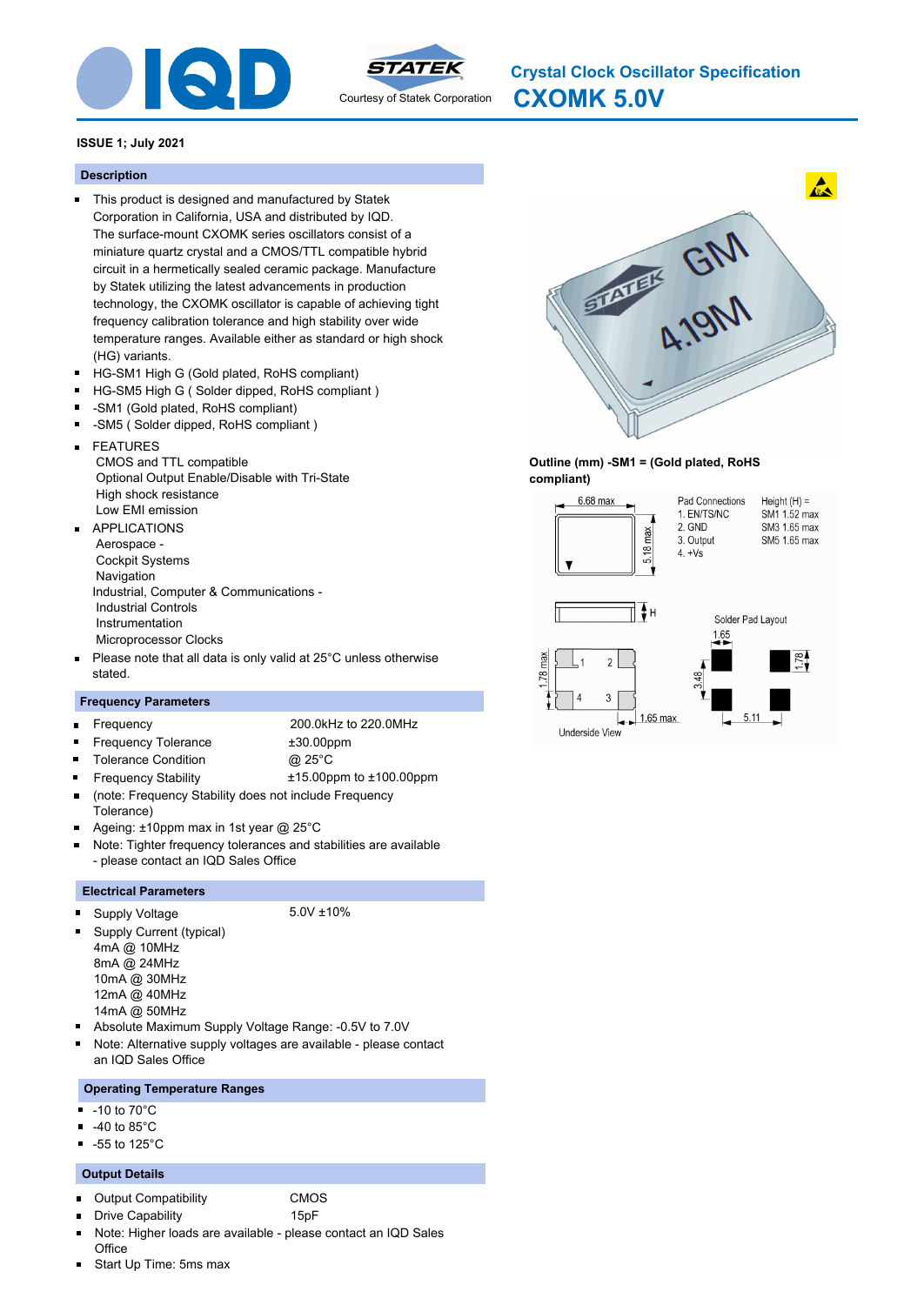



# **ISSUE 1; July 2021**

## **Output Control**

- Enable/Disable (EN):  $\blacksquare$ Logic '1' to pad 1, output enabled. Logic '0' to pad 1, output disabled. Output goes to high impedance state and internal oscillator stops, therefore current consumption is very low but output recovery is delayed.
- No Connection (NC): Pad 1 No Connection.  $\blacksquare$
- $\blacksquare$ Tri-State (TS):
- Logic '1' to pad 1, output enabled.

Logic '0' to pad 1, output disabled. Output goes to high impedance state but internal oscillator continues to function, therefore current consumption is lower than normal but output recovery is immediate.

## **Environmental Parameters**

- $\blacksquare$ Storage Temperature Range: –55 to 125°C
- $\blacksquare$ Shock: Standard: 5000G, 0.3ms, 1/2 sine. High G: 10000G, 0.3ms, 1/2 sine.
- $\blacksquare$ Vibration: MIL-STD-202G, Method 204D, Condition D: 20G, 10-2000Hz, swept sine.
- $\blacksquare$ Note: Random vibration testing is also available - please contact an IQD Sales Office

#### **Manufacturing Details**

Maximum Process Temperature: 260°C (20secs max)

## **Ordering Information**

- Frequency\* Model\* Shock Level\* Termination Variant\* **Output** Frequency Tolerance (@ 25°C)\* Frequency Stability (over operating temperature range)\* Operating Temperature Range\* Supply Voltage Pad 1 Function\* (\*minimum required) **Shock Options:** Blank = Standard Shock - HG = High Shock **Termination Variants:** SM1 = Gold Plated SM5 = Solder Dipped Note: non-RoHS compliant terminations are available - please contact an IQD Sales Office Pad 1 Function Options: EN = Enable/Disable
- NC = No connection TS = Tri-State
- **Example** 40.0MHz CXOMK SM1 CMOS ±30ppm ±50ppm –10 to 70C 5.0V TS

#### **Compliance**

| RoHS Status (2015/863/EU) | Compliant |
|---------------------------|-----------|
| <b>REACh Status</b>       | Compliant |

MSL Rating (JDEC-STD-033): Not Applicable  $\blacksquare$ 

## **Packaging Details**

- $\blacksquare$ Pack Style: Tray Supplied on a tray Pack Size: 1
- Pack Style: Reel Tape & reel in accordance with EIA-481-D Pack Size: 1,000